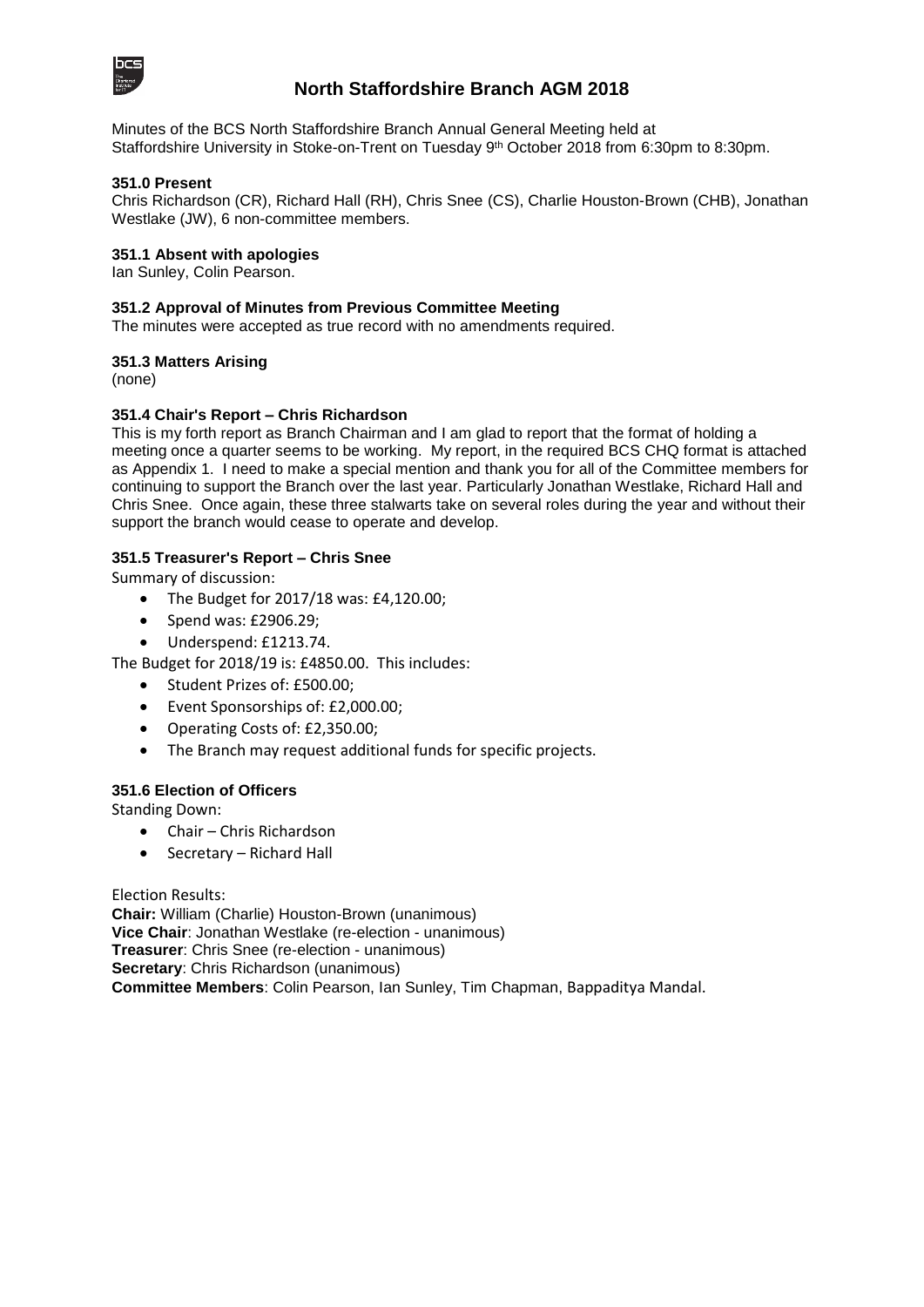

### **North Staffordshire Branch AGM 2018**

#### **351.7 Programme**

- There was a notional booking for a Fujitsu cyber security update in early December. The Chair (CHB) would contact the Fujitsu team to confirm availability and a date.
- It was suggested that we should consider building to 5 or 6 events per year. This should include a visit to a well known Cyber / IT / IS / Computing venue or conference. Suggestions were welcome and would be considered at a future Committee Meeting.
- It was suggested that we should re-start the Student Papers competition. The Vice-Chair (JW) would contact Staffordshire University and Keele University to establish dates and a format.
- It was agreed to investigate holding meetings at different venues (Keele, Stafford, etc) to attempt to increase attendance figures, as well as look to arrange a social - such as a trip to the National Museum Of Computing and Bletchley Park.

### **351.8 AoB**

There was no other business to report.

### **351.9 Next Meeting**

The next meeting would be early December ( but on or before the 11<sup>th</sup> Dec) depending on the availability of the Cyber Security team. December 4<sup>th</sup> would be the target date.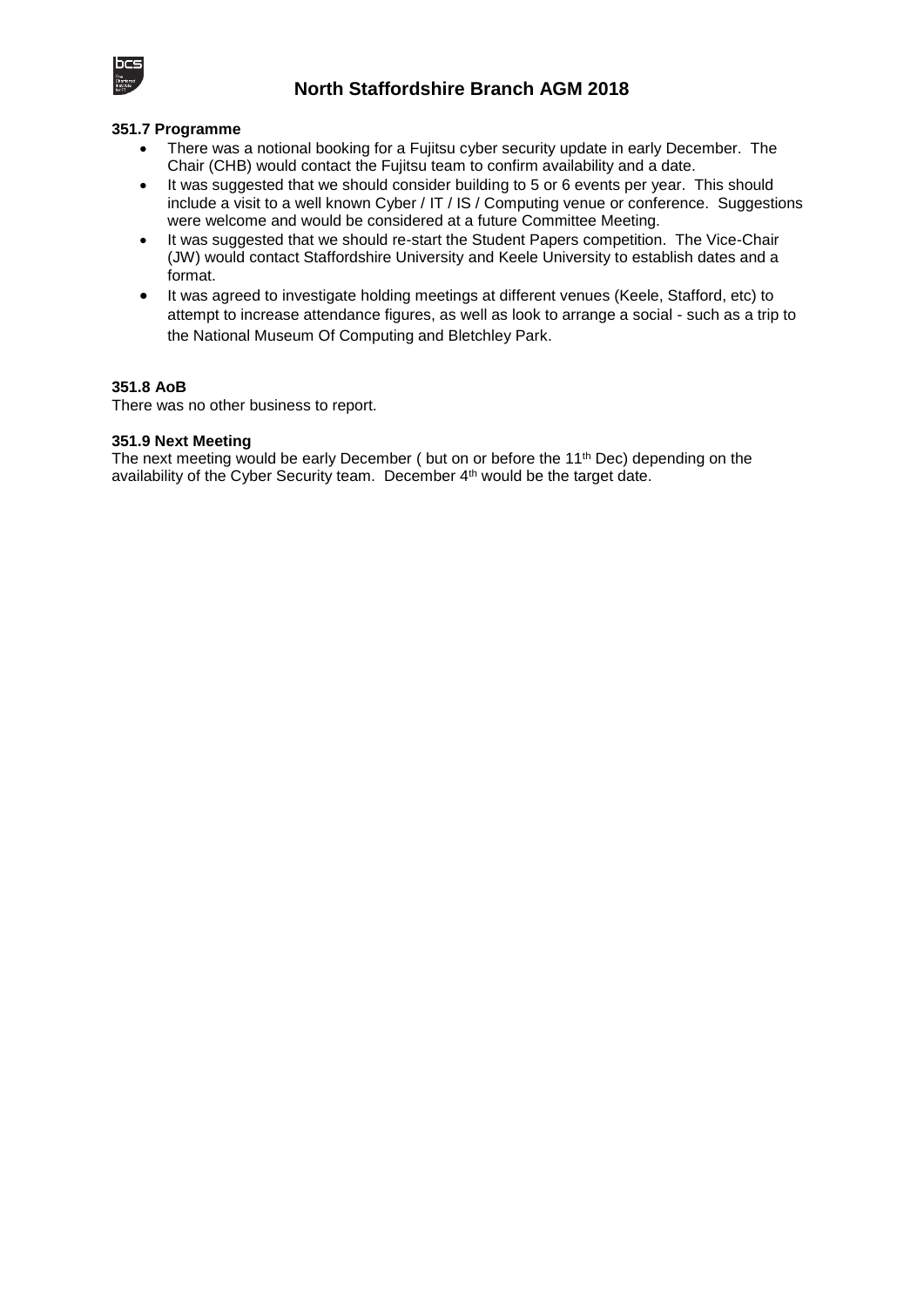

 $DCS$ 

### **North Staffordshire Branch AGM 2018**

Minutes of the Annual General Meeting – Appendix 1

Chair's Annual Report 2018

BCS North Staffordshire Branch

Chair's Annual Report 2018

## **Overview**

This is my fourth report as Branch Chairman and I am pleased to report that 2017-2018 season was a successful one for the branch with well attended branch events.

BCS continues to support local branch events by subsidising where possible.

The committee continued the focus on quarterly meetings based in Staffordshire with all held at the Stoke campuses of the Staffordshire University.

## **Programme**

## **What We Did Last Year**

The quarterly meetings included:

- GDPR What is means for us.
- Cyber Security: Threats, trends and what the future holds

During the year we also supported:

- GradEx at Staffordshire University
- Computer Science in School Conference at Staffordshire University
- The BCS Spring Convention

## **Next Year:**

For the new season we anticipate holding 4 technically led sessions with the usual chance to network over a buffet.

## **Making IT Good for Society**

## **How We are Making IT Good for Society as a Member Group.**

During the year, one of our members held a few "Village Hall" events where they used our communally available laptop to introduce senior members in their local community to email, word processing and spreadsheets.

## **Next year:**

I encourage all our members to hold similar events.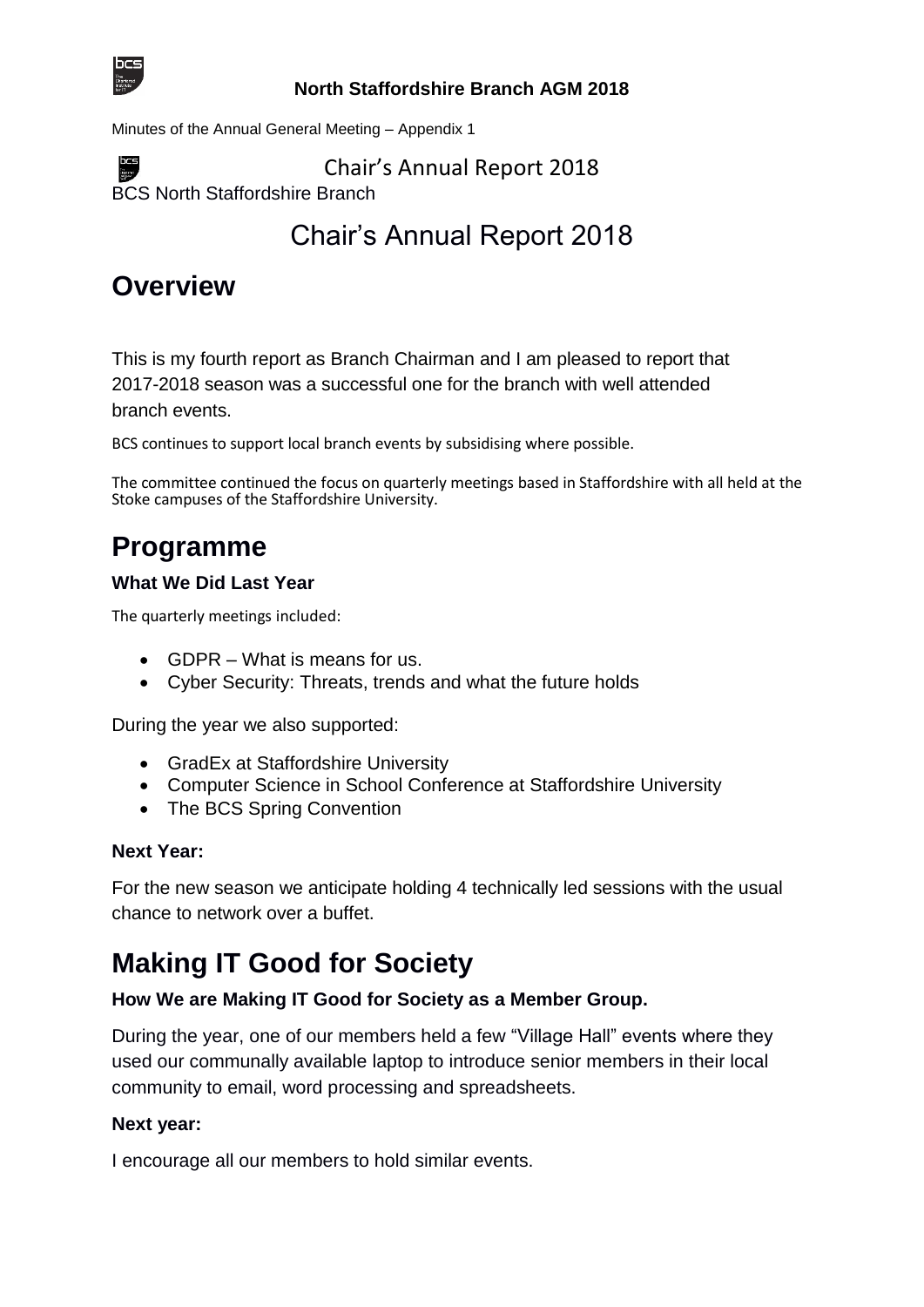



## **Community**

## **Who We Serve and How We Engage with Our Community**

This year we supported 2 local IT conventions

### **Next year:**

We plan to continue to support local events and to promote the importance of IT and Computing.

# **Objectives for Next Year**

## **Our Plan**

We do not have a firm plan in place for next year. We are seeking to have an update from Fujitsu about Cyber Security. But we do not have confirmed booking dates.

## **Challenges**

## **The Barriers We Face**

The rate of change in the IT and Computing world is continuing to increase. Everyone is very busy.

The challenge is to get as many of our members joining us at events at a time and place that we can also get presenters to.

Please let us know if you have any suggestions on how to deal with these difficulties.

## **Inclusion and Diversity**

## **How We Are Working for Everyone**

The BCS continues to ensure that all of the BCS Staff and Committee members at all levels are diversity aware. Consequently, all committee members are encouraged to receive a diversity briefing. This will be an ongoing feature of Branch Committee member training.